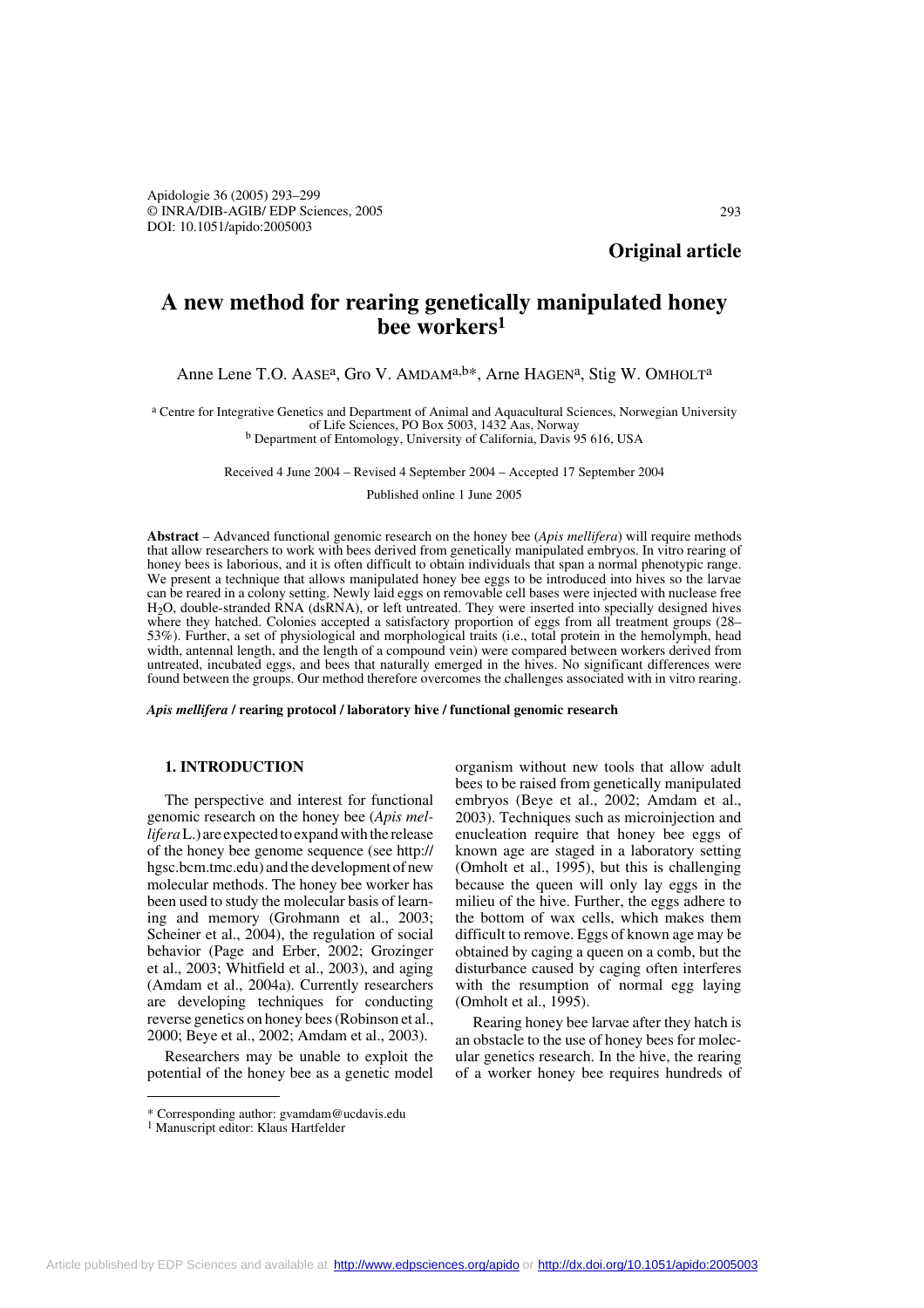feeding visits by nurse bees. Honey bee workers can be reared to adulthood in vitro (Rembold and Lackner, 1981; Shuel and Dixon, 1986; Czoppelt and Rembold, 1988; Peng et al., 1992), but these techniques are laborious and the resulting bees may vary greatly in weight and morphology (Michael and Abramovitz, 1955; Rembold et al., 1974, 1980; Shuel and Dixon, 1986). In vitro rearing is therefore inappropriate in cases where it is necessary to detect subtle phenotypic differences between mutants and wild type bees.

We have developed a method that overcomes the challenges associated with in vitro rearing by making use of specially designed laboratory hives. The protocol is simple, allows for the production of large numbers of workers, and the adult bees that are produced appear to be physiology and morphology normal. The technique is likely to be useful in cases where the age of the embryo is critical and where the mutant phenotype has a low penetrance during the larval stage.

#### **2. MATERIALS AND METHODS**

## **2.1. Bees**

Colonies were obtained from a mixed stock of honey bees (*A. m. mellifera* and *A. m. carnica* hybrids) kept in the apiary of the Norwegian University of Life Sciences, Aas.

## **2.2. Laboratory hives**

Egg collection hives were constructed as described by Omholt et al. (1995). The design was modified so that a hive consisted of a single hive box with 2 aluminum frames of the same size as Norwegian standard frames ( $370 \times 255$  mm). Each of these frames held 6 Jenter frame modules (Karl Jenter, Nurtingen, Germany) that were loosely fitted into the frames (Fig. 1). This allowed individual frame modules to be removed and inserted. For each module, the wax-built side with brood cells was facing inwards, and 90 extractable Jenter cell bases were mounted into drilled holes and stabilized by a small aluminum grid (Fig. 1). This allowed us to collect and introduce eggs by extracting and inserting individual cell bases, as the bases were easily accessible from the side of the frames that made out the outer walls of the hive. For further information on the egg collection hive design, see Omholt et al. (1995).



**Figure 1.** Graphical representation of the hiveunits that were modified relative to the laboratory hive design of Omholt et al. (1995). A: one of the 90 extractable Jenter cell bases that were mounted into each frame module, B: the removable Jenter frame module, rear view, with an inserted aluminum grid with cells that each held 3 cell bases, and C: the surrounding aluminum framework (370  $\times$  255 mm). Six frame modules could be mounted into this unit. One laboratory hive consisted of 2 fully mounted  $370 \times 255$  mm frames, which were accommodated in a wooden hive body where they were separated by 12 mm bee space. The frames were inserted into the hive body so the Jenter modules' wax-built side with brood cells faced inwards. The cell bases (A) were then easily extractable from the outer walls of the hive.

The laboratory hives were kept in an indoor flight room (Nye, 1962; Jay, 1964; van Praagh, 1972). The bees were offered sugar syrup (40%) and pollen from freestanding feeders. In addition, the colonies were provided with pollen dough through the crown boards of the hives (as described by Omholt et al., 1995).

## **2.3. Experiment 1: Acceptance of eggs for rearing**

Eggs (0–6 h old) were collected over a period of three weeks by extracting cell bases with adhering eggs. Each day, the newly collected eggs were divided into three groups. One group was left untreated. The other two received injections in situ (i.e., while on the Jenter cell base) with nuclease free  $H<sub>2</sub>O$  and double-stranded RNA (dsRNA) for vitellogenin (GenBank: AJ517411), respectively. Injection of dsRNA causes RNA interference (RNAi, degradation of corresponding mRNA) in bees (Beye et al., 2002; Amdam et al., 2003). Vitellogenin RNAi was chosen as a treatment because it has little or no penetrance during the larval stage (Amdam et al., 2003). The dsRNA was produced as described by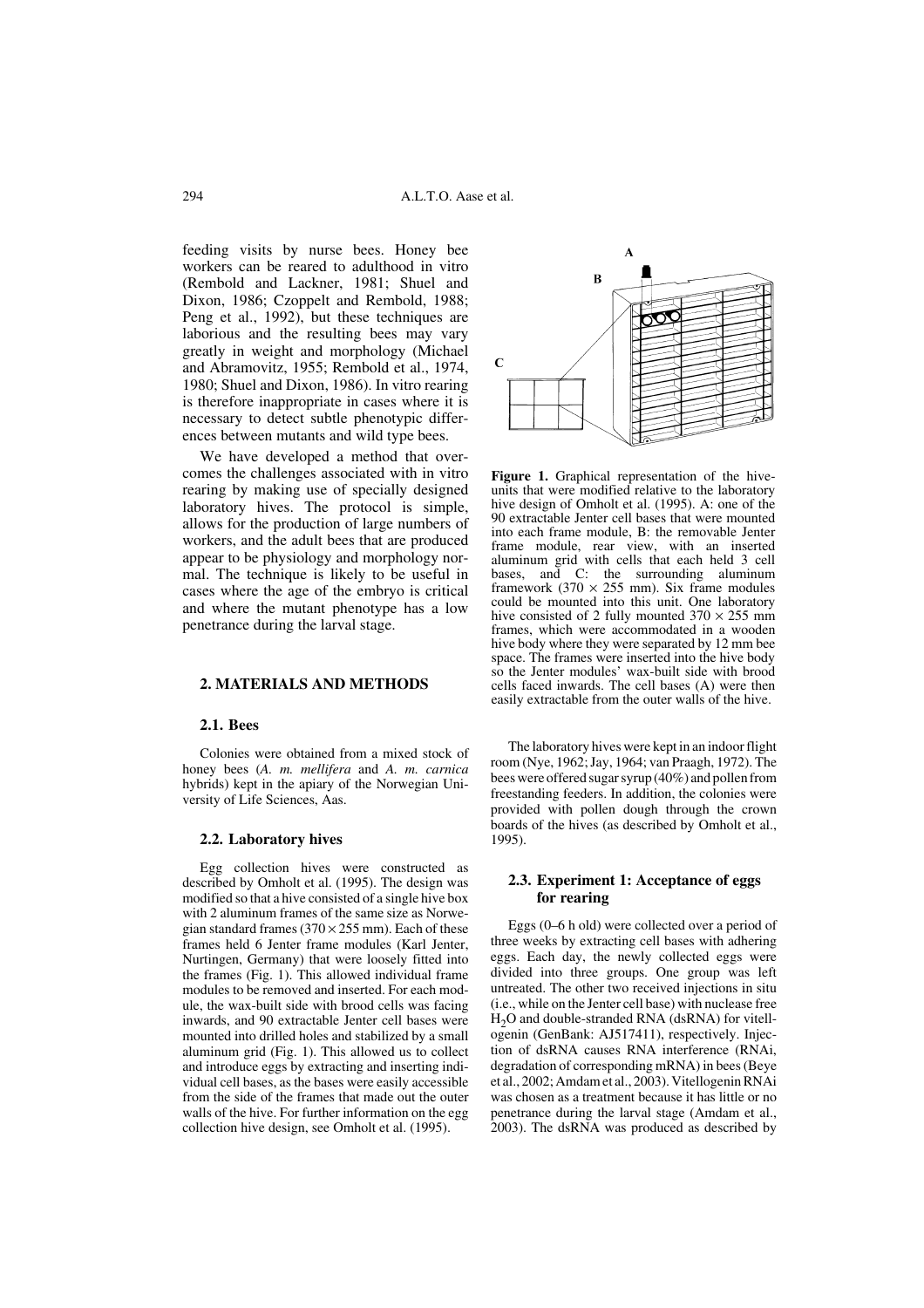Amdam et al. (2003), and all injections were performed as described by Beye et al. (2002), with an average amount per embryo of 300 picoliter.

The eggs were incubated at 35 °C and 80% RH while still adhering to the cell base. A solution of  $16\%$  H<sub>2</sub>SO<sub>4</sub> was used as humidity stabilizer. After 65 h, the eggs were inserted into the laboratory hives in batches of 40–80 per hive. In each case, groups of 10–20 eggs were introduced in close proximity to each other. The cell bases that occupied these locations before the manipulated eggs were inserted had been cleaned the previous day. Therefore, the incubated eggs either replaced newly laid eggs (0–24 h old), empty cell bases, or cell bases with some pollen or honey. The in-hive coordinates of the introduced eggs and the original content of the cell bases they replaced were recorded. In total we introduced  $400 \text{ H}_2\text{O}$  injected eggs,  $400 \text{ dsRNA}$  injected eggs, and 1375 untreated eggs.

The cell bases were taken out and examined two days after the introduction. An egg was characterized as accepted if its cell base contained a larvae surrounded by brood food. Two sets of cell bases containing untreated introduced eggs (*n* = 100 for each set) were not examined, and remained undisturbed in their nursing colonies.

## **2.4. Experiment 2: Comparison of adult bee phenotypes**

The Jenter frame modules that contained the sets of untreated eggs (i.e., non-injected introduced embryos) that remained in nursing colonies after the completion of Experiment 1 were removed from the hives after 18 days. Brood not located at the in-hive coordinates of the untreated eggs was removed from the modules. The modules were then incubated at 35 °C and 80% RH for 2 days, and the bees that emerged were collected. The remaining sealed brood was discarded. The rationale behind this procedure was as follows: for the cell bases where the untreated eggs were inserted but not accepted, the replacement brood had to be at least three days younger than the experimentally introduced brood, which was  $65-71$  h old at the time of introduction. Thus, by collecting bees during a restricted time interval (20–22 days after the experimental eggs were laid, equaling the developmental time of honey bee workers  $\pm 1$  day), we maximized the probability of obtaining bees that derived from the introduced eggs only. Controls were obtained from a separate set of Jenter frame modules where bees developed from eggs that were not manipulated in any way; i.e., they were never extracted, incubated or injected.

Bees from injected eggs were not used for this experiment because putative physiological and morphological differences between injected bees and control could derive from a mechanical disturbance of the embryo as well as a difference in rearing. Evaluation of such treatment effects were not within the scope of our study.

### **2.5. Physiological and morphological assays**

The adult workers (experimental bees and controls) were either sampled at emergence or marked with a spot of paint on the thorax. These marked bees were introduced into a separate hive and sampled when 5 days old.

## *2.5.1. Total hemolymph protein*

Total hemolymph protein was measured because it is a good indicator of the physiological state of a bee (reviewed by Amdam and Omholt, 2002), and because the hemolymph protein level of a newly emerged bee is affected by its rearing environment (reviewed by Amdam et al., 2004b). In older bees, the protein level is an indicator of the behavioral state of the workers (Engels and Fahrenhorst, 1974).

Bees were immobilized at 4–8 °C, and the hemolymph (2 µL) was extracted with Drummond micropipettes (Fisher Scientific) by puncturing the abdomen between the 3rdand the 4thtergite using a sterile 0.5 mm Neolus needle (BD). Care was taken to avoid contaminating the samples with tissue fragments and foregut content from the bee. The concentration of solubilized protein in 1 µL hemolymph was determined twice for each individual by the BioRad Protein Assay (BioRad) at 595 nm.

#### *2.5.2. Morphology*

Head width, antennal (scape) length, and the length of a compound vein (united radius and media vein, characters as described by Snodgrass (1956)) were used to compare the morphology of workers derived from introduced eggs and controls (Hartfelder and Engels, 1992; Radloff and Hepburn, 2000). The antenna and wings were mounted on glass slides, and the head was arranged on a piece of styrofoam. The measurements were performed using a stereo-microscope (Leica) with an ocular measurement scale.

#### **2.6. Statistical analyses**

The acceptance of the inserted eggs was calculated as a proportion for each clustered groups of 10– 20 eggs. The acceptance for each treatment group was then estimated as the mean of these proportions. We tested the effect of treatment on acceptance by assigning a categorical level of manipulative action to each treatment group. The untreated, incubated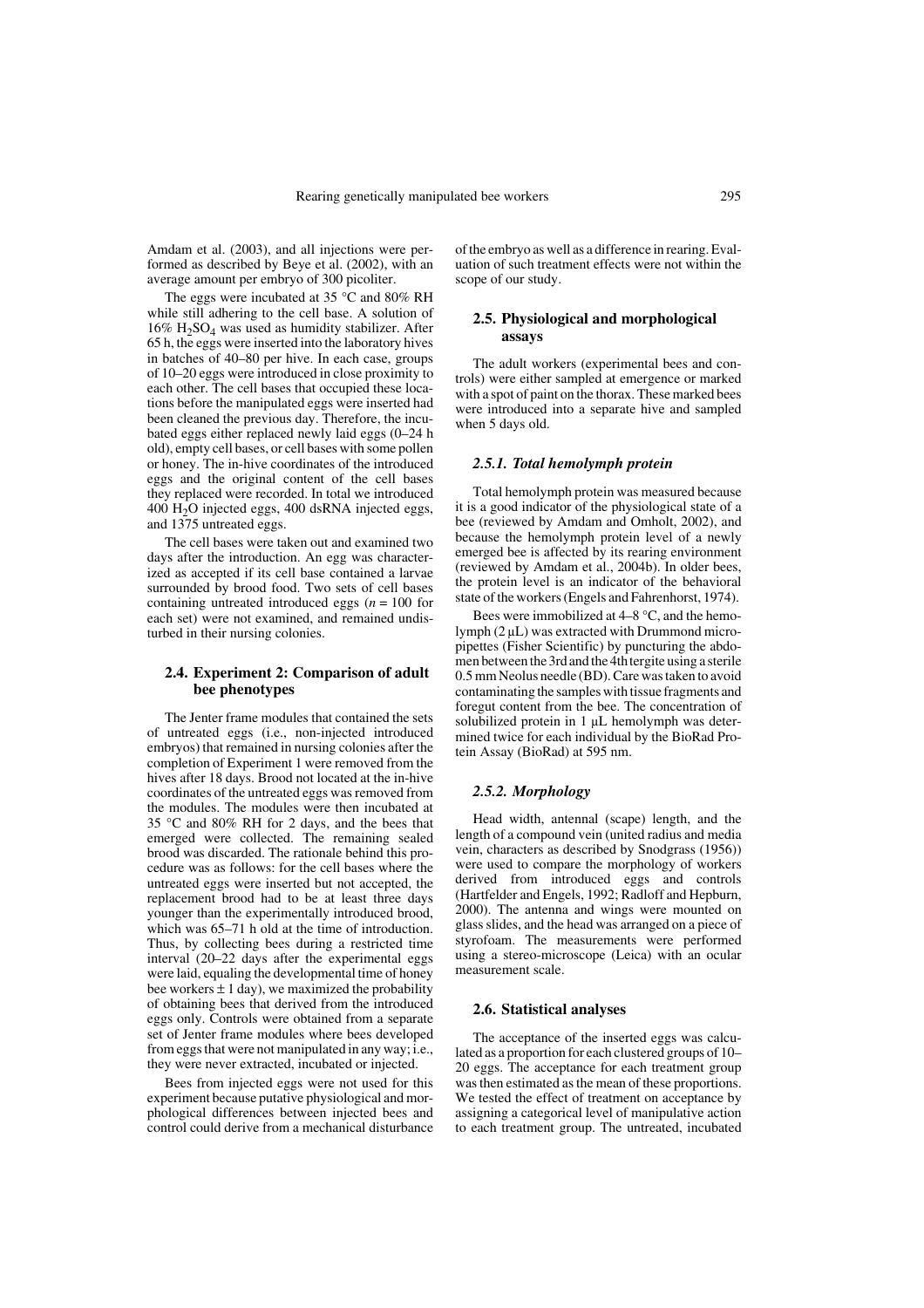Table I. Physiological and morphological characteristics of honey bee workers stemming from untreated introduced eggs (Manipulated) and of bees that naturally emerged in the laboratory hives (Control). A: newly emerged bees,  $n = 19$  and  $n = 20$  for Manipulated and Control, respectively. B: 5-day-old bees,  $n = 30$  except where noted.

| Variables                          | Mean $\pm$ SE<br>Manipulated | Mean $\pm$ SE<br>Control | $P$ -values <sup>*</sup> |
|------------------------------------|------------------------------|--------------------------|--------------------------|
| $\mathbf{A}$                       |                              |                          |                          |
| Protein titer $(\mu g/\mu L)$      | $6.20 \pm 0.32$              | $6.75 \pm 0.47$          | 0.34                     |
| Head width (mm)                    | $5.81 \pm 0.01$              | $5.83 \pm 0.01$          | 0.17                     |
| Vein length (mm)                   | $7.26 \pm 0.02$              | $7.29 \pm 0.02$          | 0.29                     |
| Scape length (mm)                  | $4.98 \pm 0.02$              | $4.97 \pm 0.01$          | 0.62                     |
| B                                  |                              |                          |                          |
| Protein titer $(\mu g/\mu L)^{**}$ | $12.40 \pm 1.44$             | $10.25 \pm 1.20$         | 0.26                     |
| Head width (mm)                    | $5.84 \pm 0.01$              | $5.83 \pm 0.01$          | 0.49                     |
| Vein length (mm)                   | $7.68 \pm 0.02$              | $7.73 \pm 0.02$          | 0.30                     |
| Scape length (mm)                  | $4.94 \pm 0.03$              | $4.96 \pm 0.02$          | 0.58                     |

\* By a two-sided Student's *t*-test, \*\*  $n = 10$ .

group was assigned the lowest level, whereas the dsRNA injected group was assigned the highest level. The data were analyzed as a one-way ANOVA, and putative differences between treatments were determined using a Fisher post-hoc test. Further, the proportion of accepted eggs per clustered group was regressed on the proportion of cell bases at the same in-hive coordinates that originally held eggs (see Sect. 2.3). Residuals were plotted against the corresponding fitted values to detect putative model inadequacies. The putative differences between the physiological and morphological characteristics of bees stemming from inserted eggs and control workers (Exp. 2) were tested using a multivariate *t*-test (Hotelling's *T*2), the multivariate extension of the Student's *t*-test. The null hypothesis was that the group means for all response variables were equal. The analyses were performed with Statistica 6.0.

#### **3. RESULTS**

### **3.1. Experiment 1: Acceptance of eggs for rearing**

There was a significant effect of treatment on the acceptance of the introduced eggs  $(ANOVA, F_{2,87} = 5.9, P < 0.05)$ . The untreated and  $H<sub>2</sub>0$  injected eggs were accepted at equal proportions as  $0.53 \pm 0.04$  (mean  $\pm$  SE,  $n = 50$ ) and  $0.44 \pm 0.06$  ( $n = 20$ ), respectively (Fisher post-hoc test:  $P = 0.17$ , df = 87). The acceptance of the dsRNA injected eggs however, were significantly lower (0.28  $\pm$  0.05, *n* = 20, Fisher post-hoc test:  $P < 0.05$ , df = 87). Further, the proportion of cell bases that contained eggs before the introduction of the manipulated embryos had a significant (ANOVA,  $F_{1,88}$  = 36.2, *P* < 0.005) positive effect (*r* = 0.72,  $n = 90$ ) on acceptance. The residual plots did not reveal any systematic patterns that could flaw the analysis (See Montgomery and Peck, 1992 for further details).

## **3.2. Experiment 2: Comparison of adult bee phenotypes**

We found no significant differences for any of the tested characters when we compared workers that derived from the introduced untreated eggs, and workers that developed from eggs that were never manipulated  $(T^2 =$ 4.7,  $P = 0.47$  and  $T^2 = 4.9$ ,  $P = 0.54$  for the 0day-old and 5-day-old workers, respectively). Descriptive statistics are given in Table I. Note that the mean protein titer of the 5-day-old workers is higher than that of the newly emerged bees. This is normally observed in honey bee workers (Engels and Fahrenhorst, 1974; Amdam et al., 2004b).

## **4. DISCUSSION**

As molecular biologists working with traditional model organisms such as *Drosophila*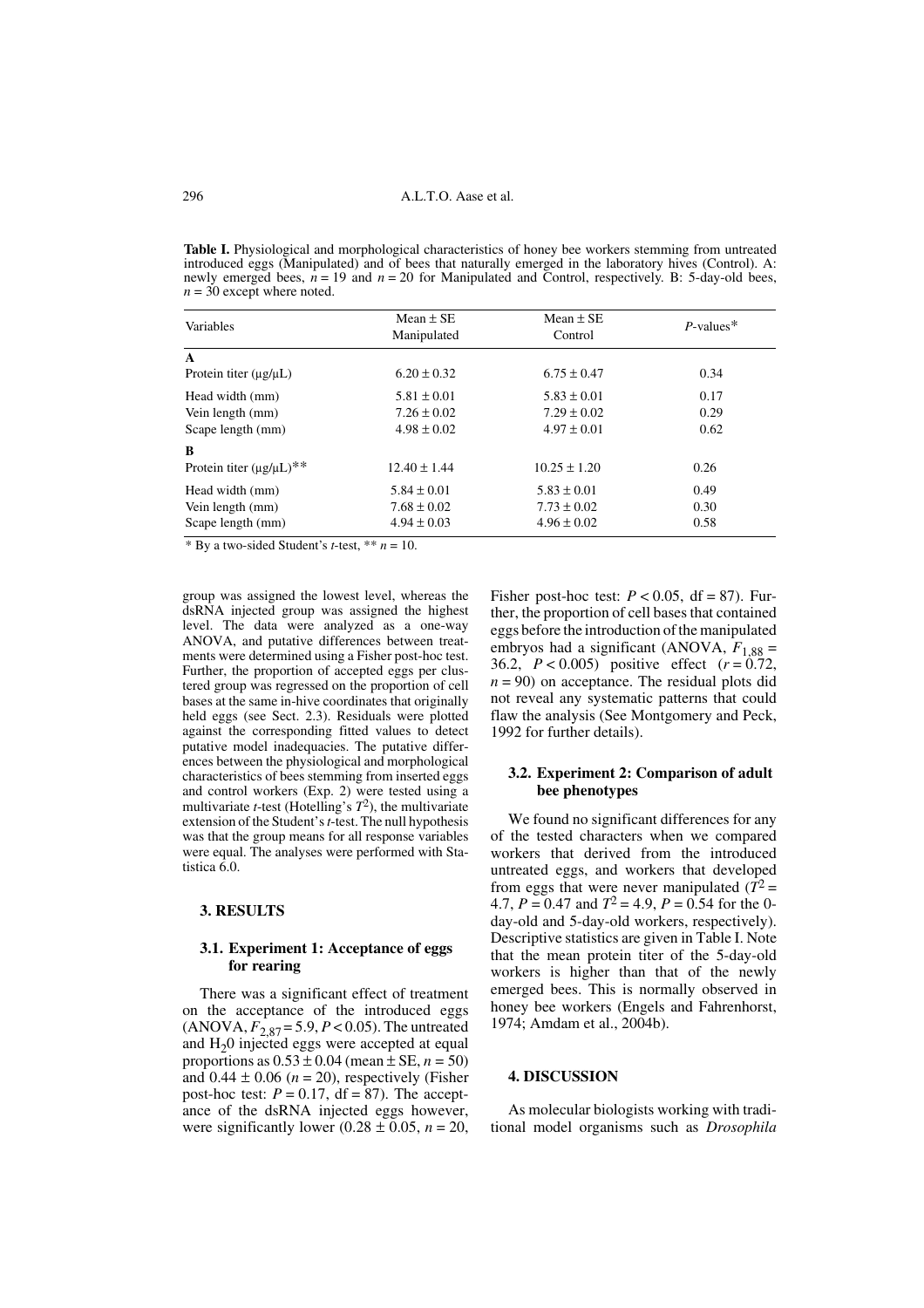*melanogaster* make advances, it is necessary for researchers working with non-traditional model organisms to apply these advances to their own organism by creating new methods and procedures. We have developed a modified hive that allows for the manipulation of honey bee embryos. We have demonstrated that manipulated honey bee eggs are accepted by nursing colonies and that they appear to develop into normal bees. Introductions of vectors and other genetic materials into honey bee embryos, in most cases, require considerable manipulations of young eggs (Beye et al., 2002; Amdam et al., 2003). Our laboratory hive facilitates collection and introduction of eggs. Moreover, entire sections of sealed brood can be recovered by removing modules from the outside walls of the hives. We think this new design represents a substantial contribution in the endeavor to make the honey bee a laboratory animal suitable for functional genomic research.

The  $H<sub>2</sub>0$  injected and untreated incubated eggs were accepted in equal proportions in our study. The dsRNA-injected eggs, however, seemed to be rejected at a higher rate. Data from Amdam et al. (2003) indicate that early mortality of dsRNA injected embryos is higher than for embryos injected with  $H_2O$ only. This may, at least partly, explain why we recovered significantly fewer larvae in the dsRNA treatment group. Further, the negative effect of vitellogenin RNAi on survival might indicate that the vitellogenin gene product has a possible function during early development.

The success of our method will depend upon the specific manipulation to the embryos. The use of expression vectors or knock-downs constructs that are designed to target the adult phenotype may influence the larval phenotype as well, and might result in the death of the larvae or in the production of sub-viable adults. It is encouraging to note though, that eggs injected with vitellogenin dsRNA are well accepted, and that they appear to develop into adults that are normal except for their mutant phenotype (Amdam et al., 2003, this study was performed by our group using a preliminary version of the protocol presented here).

We found that the proportion of cell bases that contained eggs before the manipulated embryos were introduced had a significant effect on acceptance. This implies that an egg

that replaced another egg was more likely to be accepted than an egg that replaced an empty cell base or a cell base that contained a droplet of honey or a little pollen. Our observation is in line with results showing that grafting of larvae into queen cells previously occupied by brood ("double grafting") improve acceptance (Weiss, 1983). However, eggs, not larvae, were exchanged in our experiment, and our finding may be a simple consequence of workers selectively cannibalizing eggs in cells regarded as unfit for the rearing of brood. An alternative explanation is that queen-produced egg pheromones that suppress policing (Ratnieks, 1992, 1995) are deposited on the cell walls by laying queens. In this connection, it is interesting to note that honey bee colonies vary in their acceptance of worker laid eggs (Oldroyd et al., 1994) and mite-infested brood (Spivak and Reuter, 2001). It is therefore possible that colonies also differ in their readiness to accept manipulated eggs. We could not design an experiment that would address this question sufficiently because our indoor flight room only accommodated a small number of hives. However, it is not unreasonable to believe that the genotype of both the egg and the nursing colony may affect the acceptance of a manipulated embryo, and future studies might determine whether traits that facilitate acceptance can be selected for.

All in all, our results indicate that the protocol presented here is useful for production of mutant workers when altered phenotypes have a low penetrance during the larval stage. In cases where the genetic manipulation results in non-viable pupae or adults, the method is probably of minor utility. The technique seems to overcome the main challenges associated with in vitro rearing, and this is encouraging because the need for practical tools for rearing genetically manipulated honey bees is likely to increase over the next few years.

#### **ACKNOWLEDGEMENT**

We thank M. Kim Fondrk and two anonymous referees for helpful comments on the manuscript. We also thank Kari Nordberg, Grethe Tuven and Fred Midtgaard for their assistance. Funding was provided to GVA by the Norwegian Research Council, project No. 157851/432.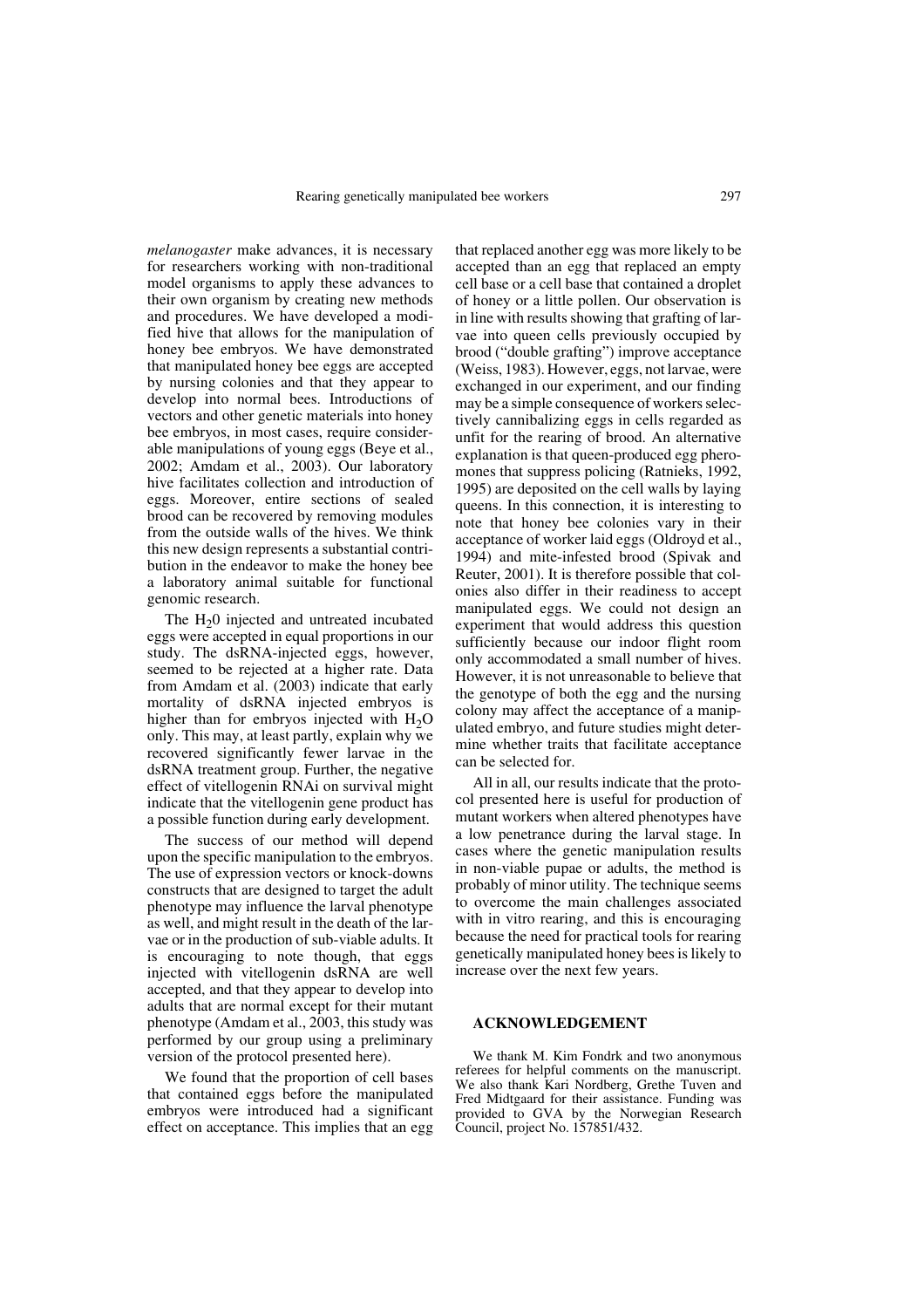**Résumé** – **Nouvelle méthode pour élever des ouvrières d'abeilles (***Apis mellifera***) manipulées génétiquement.** Le développement et l'usage largement répandu de l'abeille domestique (*Apis mellifera* L.) comme organisme modèle d'étude nécessitent des méthodes qui permettent aux chercheurs de travailler avec des ouvrières adultes issues d'embryons génétiquement manipulés. Les protocoles d'élevage in vitro sont prévus pour des ouvrières d'abeilles et des reines mais peuvent être imparfaits si une faible variance interindividuelle ou un grand nombre d'abeilles sont nécessaires. Nous présentons ici un nouveau protocole pour l'élevage des ouvrières. L'utilisation d'un modèle de ruche mis au point pour le travail au laboratoire nous a permis de récolter, de manipuler et d'introduire des centaines d'œufs sans ouvrir les ruches durant ces procédés. Les œufs fraîchement pondus ont été récoltés et ont reçu une injection d'eau sans nucléase (lot 1), ou d'ARN à double chaîne (ARNds) (lot 2) ou sont restés non traités (lot 3). Ils ont été maintenus en étuve durant 65 h, puis introduits dans les ruches de laboratoire où ils ont éclos. Nous avons noté 2 j plus tard si l'œuf avait ou non été accepté. En outre, les caractéristiques physiologiques et morphologiques d'abeilles âgées de 0 à 5 j issues d'œufs maintenus en étuve et non traités ont été comparées à celles d'ouvrières qui étaient nées naturellement dans les colonies (témoins).

Les colonies ont accepté un pourcentage satisfaisant d'œufs des trois lots  $(0,44 \pm 0,06 ; 0,28 \pm 0,05,$ et  $0.53 \pm 0.04$ , respectivement), mais l'acceptation des œufs du lot 2 (injection d'ARNds) a été significativement plus faible que celle des deux autres lots (test de Fisher post-hoc :  $P < 0.05$ , df = 87). Les caractéristiques physiologiques et morphologiques des ouvrières d'œufs manipulés, à savoir la teneur totale en protéines de l'hémolymphe, la largeur de la tête, la longueur de l'antenne (scape) et la longueur des veines radiale et médiane, n'étaient pas différentes de celles des témoins (Hotelling's *T*2= 4,7, *P* = 0,47 et *T*<sup>2</sup> = 4,9, *P* = 0,54 pour les ouvrières âgées de 0 et de 5 j, respectivement). Les résultats montrent que notre méthode sera utile pour produire des ouvrières mutantes lorsque les modifications ne s'expriment pas encore dans le phénotype au cours de la période larvaire. La technique semble surmonter les principaux problèmes associés à l'élevage in vitro et c'est encourageant, car le besoin d'outils pratiques pour élever des ouvrières génétiquement manipulées augmentera vraisemblablement dans les prochaines années.

*Apis mellifera* **/ élevage in vitro / méthode / ruche de laboratoire / génomique fonctionnelle**

**Zusammenfassung** – **Eine neue Methode zur Aufzucht von genetisch veränderten Arbeiterinnen der Honigbienen.** Die Entwicklung und Nutzung der Honigbiene (*Apis mellifera* L.) als Modellorganismus macht Methoden erforderlich,

die eine Forschung mit adulten Tieren von genetisch veränderten Embryos zu ermöglichen. Eine Anleitung zur Aufzucht von Arbeiterinnen und Königinnen in vitro wurde bereits erstellt, aber diese Anleitung könnte sich als nicht ideal erweisen, wenn eine niedrige inter-individuelle Varianz oder eine große Zahl von Bienen benötigt wird. Deshalb erarbeiten wir eine neue Anleitung zur Aufzucht von Arbeiterinnen der Honigbienen. Eine zum Gebrauch im Labor entwickelte Beute ermöglichte uns, mehrere hundert Eier zu sammeln, zu manipulieren und wieder in Zellen zu geben, ohne das Volk während der Prozedur zu stören. Frisch gelegte Eier wurden gesammelt, bei je einer Gruppe wurde Nuclease freies Wasser oder ds RNA injiziert, eine Gruppe blieb unbehandelt. Sie wurden nach Haltung von 65 Stunden im Brutschrank in die Laborbeute eingesetzt, wo sie schlüpften. Wir kontrollierten 2 Tage später, ob die Eier angenommen worden waren. Außerdem wurden physiologische und morphologische Eigenschaften der 0 und 5-Tage alten Arbeiterinnen, die von unbehandelten, inkubierten Eiern stammten, mit Arbeiterinnen verglichen, die auf natürlichem Weg in den Völkern geschlüpft waren (Kontrollen). Die Völker akzeptierten eine zufrieden stellende Anzahl der mit Wasser bzw. mit dsRNA injizierten und der unbehandelten Eier (0,44 ± 0,06, 0,28 ± 0,05, und  $0.53 \pm 0.04$ , aber die Akzeptanz der mit dsRNA injizierten Eier war signifikant geringer als bei den beiden anderen Injektionen (Fisher post-hoc test:  $P < 0.05$ , df = 87). Die physiologischen und morphologischen Eigenschaften, wie Gesamtprotein der Hämolymphe, Kopfbreite, Antennenlänge (Scapus) und die Länge der radialen und der medianen Ader, unterschied sich nicht zwischen den Arbeiterinnen von manipulierten Eiern und den Kontrollen (Hotelling's  $T^2 = 4.7$ ,  $P = 0.47$  und  $T^2 = 4.9$ ,  $P = 0.54$ ) für die 0 – Tage und 5 – Tage alten Arbeiterinnen. Diese Ergebnisse zeigen, dass unsere Methode zur Erzeugung von Mutanten aus Arbeiterinnen geeignet ist, wenn sich im Larvalstadium Änderungen im Phänotyp noch nicht ausprägen. Die Technik scheint das Hauptproblem zu überwinden, dass bei einer in vitro Aufzucht auftritt. Der Erfolg dieser Methode ist ermutigend, denn der Bedarf für die Aufzucht von genetisch manipulierten Honigbienen wird wahrscheinlich in den nächsten Jahren ansteigen.

#### *Apis mellifera* **/ Aufzuchtsanleitung / Laborbeute / funktionelle Genforschung**

#### **REFERENCES**

- Amdam G.V., Omholt S.W. (2002) The regulatory anatomy of honeybee lifespan, J. Theor. Biol. 216, 209–228.
- Amdam G.V., Simões Z.L.P., Guidugli K.R., Norberg K., Omholt S.W. (2003) Disruption of